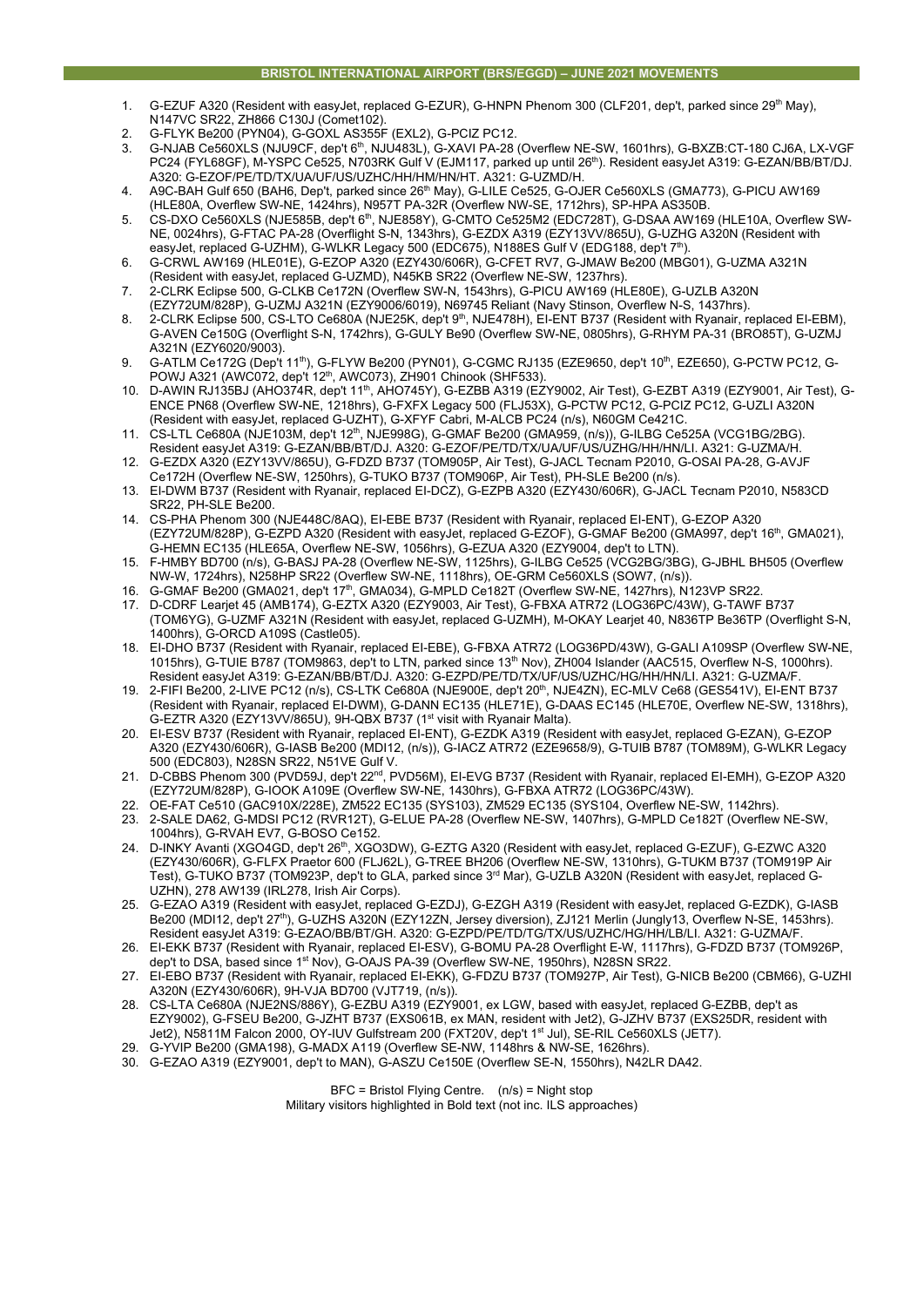#### **ILS APPROACHES**

- 1st 2-PASD DA40, G-LHXB DA42, G-LHXD DA42, G-SUEI DA42 (AOS02), G-HEMN EC135 (RHD04).<br>2<sup>nd</sup> 2-PASD DA40, G-CTCF DA42, G-HEMN EC135 (RHD04), G-LENI AS355F (SSP50), G-LHXC DA4
- 2nd 2-PASD DA40, G-CTCF DA42, G-HEMN EC135 (RHD04), G-LENI AS355F (SSP50), G-LHXC DA42, G-LHXD DA42, G-SADK DA40.
- 3rd G-CTCC DA42, G-CTCE DA42, G-CTSK DA40, G-CTSS DA40, G-LDGA DA42 (LDG16), G-LDGB DA40 (LDG20), G-LHXD DA42 (EXM71), G-WOBR EC145 (HLE67), ZM407 A400M (RRR486).
- 4<sup>th</sup> 2-PASD DA40, G-CTCC DA42, G-CTCE DA42, G-GDMW Be76 (BLD01), G-MCGS AW189 (CGD175).<br>5<sup>th</sup> G-CTSG DA40, G-SADK DA40
- 5<sup>th</sup> G-CTSG DA40, G-SADK DA40.<br>6<sup>th</sup> G-CTCF DA42, G-CTSG DA40.
- $6<sup>th</sup>$  G-CTCF DA42, G-CTSG DA40, G-SUEI DA42 (AOS02).<br> $7<sup>th</sup>$  G-CTCC DA42, G-CTCE DA42, G-CTCF DA42, ZH898 (
- 7th G-CTCC DA42, G-CTCE DA42, G-CTCF DA42, ZH898 Chinook (SHF519), ZM410 A400M (RRR465).
- 8th G-CTCC DA42, G-CTSF DA40, G-CTSS DA40, G-CTSX DA40, G-DANL Be76, G-EMSS EC145 (EHD63), G-GDMW Be76 (BLD01), G-OSAR BH206L, G-SUEI DA42 (AOS02).
- 9<sup>th</sup> G-CTCC DA42, G-CTSG DA40, G-HEMN EC135 (HLE65E), G-LHXD DA42, G-LDGA DA42 (LDG14 & LDG16).<br>10<sup>th</sup> G-ETPM DA42 (EPT84). G-LHXB DA42.
- 10<sup>th</sup> G-ETPM DA42 (EPT84), G-LHXB DA42.<br>11<sup>th</sup> G-CTCC DA42 G-CTSN DA40 G-LDGA
- 11th G-CTCC DA42, G-CTSN DA40, G-LDGA DA42 (LDG02), G-LHXA DA42, G-GDMW Be76 (BLD01), ZZ419 Wildcat (Serpent49).
- 12<sup>th</sup> G-LHXA DA42, G-SUEI DA42 (AOS02), G-WENU EC145 (HLE67).<br>13<sup>th</sup> G-CTSO DA40, G-DANL Be76 (EXM91), G-DGPS DA42, G-LHXA
- 13<sup>th</sup> G-CTSO DA40, G-DANL Be76 (EXM91), G-DGPS DA42, G-LHXA DA42, G-OCCX DA42.<br>14<sup>th</sup> G-WENU EC145 (HLE67)
- 14<sup>th</sup> G-WENU EC145 (HLE67)<br>16<sup>th</sup> G-HEMN EC135 (HLE65E
- 16<sup>th</sup> G-HEMN EC135 (HLE65E), ZA684 Chinook (SHF533).<br>17<sup>th</sup> G-CTSK DA40, G-CTSP DA40, G-LHXB DA42. ZH892
- 17<sup>th</sup> G-CTSK DA40, G-CTSP DA40, G-LHXB DA42, ZH892 Chinook (SHF533).<br>18<sup>th</sup> G-CTSN DA40, G-LHXD DA42.
- 18<sup>th</sup> G-CTSN DA40, G-LHXD DA42.<br>19<sup>th</sup> G-LHXB DA42.
- $19^{th}$  G-LHXB DA42.<br> $20^{th}$  G-CTSK DA40.
- 20<sup>th</sup> G-CTSK DA40.<br>21<sup>st</sup> G-CTCE DA42
- 21st G-CTCE DA42, G-ETPM DA42 (ETP84), G-LHXD DA42.<br>22nd G-CTCE DA42, G-DAKM DA40 (LDG20), G-ETPM DA42
- 22<sup>nd</sup> G-CTCE DA42, G-DAKM DA40 (LDG20), G-ETPM DA42 (BDN22), G-LHXD DA42, G-TRNG A109E (GDA02).<br>23<sup>rd</sup> G-BZNN Be76 (BLD05), G-CTSA DA40, G-LDGB DA40 (LDG20), G-LHXD DA42, G-WLTS BH429 (HLE72Z).
- 23<sup>rd</sup> G-BZNN Be76 (BLD05), G-CTSÀ DA40, G-LDGB DA40 (LDG20), G-LHXD DA42, G-WLTS BH429 (HLE72Z).<br>24<sup>th</sup> G-CTSP DA40, G-CTCE DA42, G-LDGB DA40 (LDG30), G-LDGF DA42, G-LHXC DA42, G-LHXD DA42.
- 24<sup>th</sup> G-CTSP DA40, G-CTCE DA42, G-LDGB DA40 (LDG30), G-LDGF DA42, G-LHXC DA42, G-LHXD DA42.<br>25<sup>th</sup> G-BYEM Ce182RG, G-BZNN Be76 (EXM25), G-LHXD DA42, G-SADB DA42, G-TAMI DA40 (LDG20), ZN
- 25th G-BYEM Ce182RG, G-BZNN Be76 (EXM25), G-LHXD DA42, G-SADB DA42, G-TAMI DA40 (LDG20), ZM419 A400M (Comet456).
- $26<sup>th</sup>$  G-CTSD DA40.<br> $27<sup>th</sup>$  G-LDGB DA40
- $27<sup>th</sup>$  G-LDGB DA40 (LDG30)<br> $28<sup>th</sup>$  G-LHXA DA42 G-SADB
- 28<sup>th</sup> G-LHXA DA42, G-SADB DA42.<br>29<sup>th</sup> G-HEMN EC135 (HLE65F) G-I
- $29<sup>th</sup>$  G-HEMN EC135 (HLE65E), G-LHXB DA42.<br>30<sup>th</sup> G-GDMW Be76 (BLD23), G-HRDB A109S (
- 30th G-GDMW Be76 (BLD23), G-HRDB A109S (SSP53), G-HEMN EC135 (HLE65E), G-OSAR BH206L, G-WENU EC145 (HLE67), ZJ121 Merlin (Jungly22), ZM406 A400M (RRR468), ZM413 A400M (RRR467).

## **CHARTER FLIGHTS**

None

## **SCHEDULED REGULAR FLIGHTS**

|                            |            |            | $\overline{2}$ | 3          | 4                        | 5          | 6          |            | 8          | 9          | 10         | 11                       | 12         | 13         | 14         | 15         |
|----------------------------|------------|------------|----------------|------------|--------------------------|------------|------------|------------|------------|------------|------------|--------------------------|------------|------------|------------|------------|
| EJU12XP/17VK               | OE-        | <b>IJW</b> |                |            |                          |            |            |            |            |            |            |                          |            |            |            |            |
| EJU65WR/70EM               | OE-        |            |                | ICI        | <b>IVI</b>               | ICI        | <b>IVI</b> |            |            | <b>IVI</b> | <b>IVI</b> |                          |            |            |            |            |
| <b>KLM48R/91Q</b>          | PH-        | <b>EXW</b> |                | <b>EXR</b> | <b>EXH</b>               | <b>EXJ</b> |            | <b>EXR</b> | $\star$    | <b>EXU</b> |            | EXY                      |            | <b>EXR</b> | <b>EXT</b> |            |
| RYR1AE/94ZG                | EI-        | <b>DCZ</b> |                | <b>EBM</b> | <b>DCZ</b>               |            |            |            |            |            | <b>ENT</b> | <b>DCZ</b>               |            |            |            | <b>EMC</b> |
| RYR1FB/5BX<br>RYR1GQ/1KY   | EI-<br>EI- | <b>RSG</b> | <b>DCZ</b>     |            |                          | <b>RSG</b> | <b>EMH</b> |            | <b>RSG</b> | <b>ENT</b> |            |                          | <b>RSG</b> | $\star$    |            | <b>RSI</b> |
| RYR1GF/9PZ                 | EI-        |            |                |            | <b>EMH</b>               |            |            | <b>DCZ</b> |            |            |            | <b>EMH</b>               |            | <b>EMC</b> | $\star$    |            |
| RYR1QY/372K                | EI-        | <b>EMC</b> |                |            |                          | <b>RSR</b> |            |            | <b>EMH</b> |            |            |                          | <b>RSA</b> |            |            | EBE        |
| RYR4WP/94SC                | EI-        |            |                | <b>EMO</b> |                          | EPB        |            |            |            |            | <b>DAN</b> |                          | <b>DYP</b> |            |            |            |
| RYR5HG/8217                | EI-        | <b>RSV</b> |                |            |                          | <b>RSZ</b> |            |            | <b>RSW</b> |            |            |                          | <b>RSW</b> |            |            | <b>RSZ</b> |
| RYR6RQ/60TR                | EI-        | <b>DYE</b> |                |            |                          | <b>EMH</b> |            |            | <b>DWW</b> |            |            |                          | <b>EMH</b> |            |            | <b>DHY</b> |
| RYR6D/8213                 | EI-        |            | <b>EMC</b>     |            |                          |            | <b>EBM</b> |            |            | <b>EMH</b> |            |                          |            | <b>EMC</b> |            |            |
| RYR6AL/8254                | EI-        |            | <b>EMH</b>     |            |                          | <b>EBM</b> |            |            |            | <b>ENT</b> |            |                          | <b>ENT</b> |            |            |            |
| RYR8JX/9KZ                 | EI-        |            |                |            | <b>RKK</b>               |            |            | <b>EMC</b> |            |            |            | <b>RSQ</b>               |            |            | <b>DWM</b> |            |
| RYR53MG/5342               | EI-        | <b>EMH</b> |                |            |                          | QDJ        |            |            | <b>DCZ</b> |            |            |                          | QAG        |            |            | EBE        |
| RYR75JY/4136               | EI-        | <b>RKR</b> |                |            |                          | <b>RKG</b> |            |            | <b>RKR</b> |            |            |                          | <b>RSF</b> |            |            | <b>RSF</b> |
| RYR4YL/28YM                | EI-<br>EI- |            |                |            | <b>EMC</b><br><b>DWI</b> |            | <b>DWI</b> | <b>DCZ</b> |            |            |            | <b>EMC</b><br><b>DLW</b> |            | <b>DLF</b> | <b>DWM</b> |            |
| RYR6JL/6YZ<br>RYR745V/8265 | EI-        |            |                |            | <b>EMC</b>               |            |            | <b>EBM</b> |            |            |            | <b>EMC</b>               |            |            | <b>EMH</b> |            |
| RYR6YA/566U                | EI-        |            |                |            |                          | <b>EMC</b> |            |            |            |            |            |                          | <b>ENT</b> |            |            |            |
| RYR1MA/90SL                | EI-        |            |                |            |                          | <b>EBM</b> |            |            |            |            |            |                          | <b>EMH</b> |            |            |            |
| RYR5G/6WW                  | EI-        |            |                |            |                          |            |            | <b>DCF</b> |            |            |            |                          |            |            | <b>DLC</b> |            |
| RYR55FR/9336               | EI-        |            |                |            |                          |            |            |            |            |            |            |                          |            |            |            |            |
| RYR5QF/86HV                | EI-        |            |                |            |                          |            |            |            |            |            |            |                          |            |            |            |            |
| RYR5CM/4757                | EI-        |            |                |            |                          |            |            |            |            |            |            |                          |            |            |            |            |

|              |     | 16         | 17         | 18         | 19         | 20         | 21         | 22         | 23         | 24         | 25         | 26                | 27         | 28         | 29         | 30         |
|--------------|-----|------------|------------|------------|------------|------------|------------|------------|------------|------------|------------|-------------------|------------|------------|------------|------------|
| EJU12XP/17VK | OE- |            |            |            |            |            |            |            |            |            |            |                   |            |            |            |            |
| EJU65WR/70EM | OE- | <b>IVI</b> |            |            |            |            |            |            | IJU        |            |            | <b>IVI</b>        |            |            |            |            |
| KLM48R/91Q   | PH- | <b>EXH</b> | EXI        | <b>EXD</b> | EXU        | <b>EXG</b> | <b>EXH</b> | <b>EXH</b> |            | <b>EXA</b> | EXI        | <b>EXM</b>        | <b>EXA</b> | EXI        | <b>EXJ</b> | <b>EZX</b> |
| RYR1AE/94ZG  | EI- |            | EBE        | <b>EMH</b> |            | ESV        |            | <b>EVG</b> |            | DHO        | DHO        |                   | <b>EMC</b> |            | EBO        |            |
| RYR1FB/5BX   | EI- |            |            |            | <u>RSI</u> |            |            | <b>RSI</b> |            |            |            | <b>RKB</b>        |            |            | <b>RKS</b> |            |
| RYR1GQ/1KY   | EI- | <b>EMH</b> |            | <b>DPN</b> |            |            |            |            |            |            | <b>ENT</b> |                   | <b>EMC</b> | <b>ENN</b> |            | <b>EBO</b> |
| RYR1GF/9PZ   | EI- | <b>DWM</b> | EMH        |            | $\star$    | <b>EMC</b> | <b>DHO</b> |            | <b>DHO</b> | <b>EVG</b> |            | <b>EVG</b>        | EVG        | <b>EVG</b> |            | <b>EMC</b> |
| RYR1QY/372K  | EI- |            |            |            | <b>RSA</b> |            |            | ESV        |            |            |            | <b>RSE</b>        |            |            | <b>EVG</b> |            |
| RYR4WP/94SC  | EI- |            | <b>EKW</b> |            | EBD        |            |            |            |            | <b>DAM</b> |            | <b>ENX</b>        |            |            |            |            |
| RYR5HG/8217  | EI- |            |            |            | <u>RSV</u> |            |            | <b>RSZ</b> |            |            |            | $rac{EKI}{\hbar}$ |            |            | <b>RSW</b> |            |
| RYR6RQ/60TR  | EI- |            |            |            | <b>DHO</b> |            |            | <b>DYB</b> |            |            |            |                   |            |            | <b>EBS</b> |            |
| RYR6D/8213   | EI- | <b>DWM</b> |            |            |            | <b>EMC</b> |            |            | <b>DHO</b> |            |            |                   | <b>EVG</b> |            |            | <b>EMC</b> |
| RYR6AL/8254  | EI- | <b>EMC</b> |            |            | <b>EMH</b> |            |            |            | <b>EVG</b> |            |            | <b>EMC</b>        |            |            |            | EBO        |